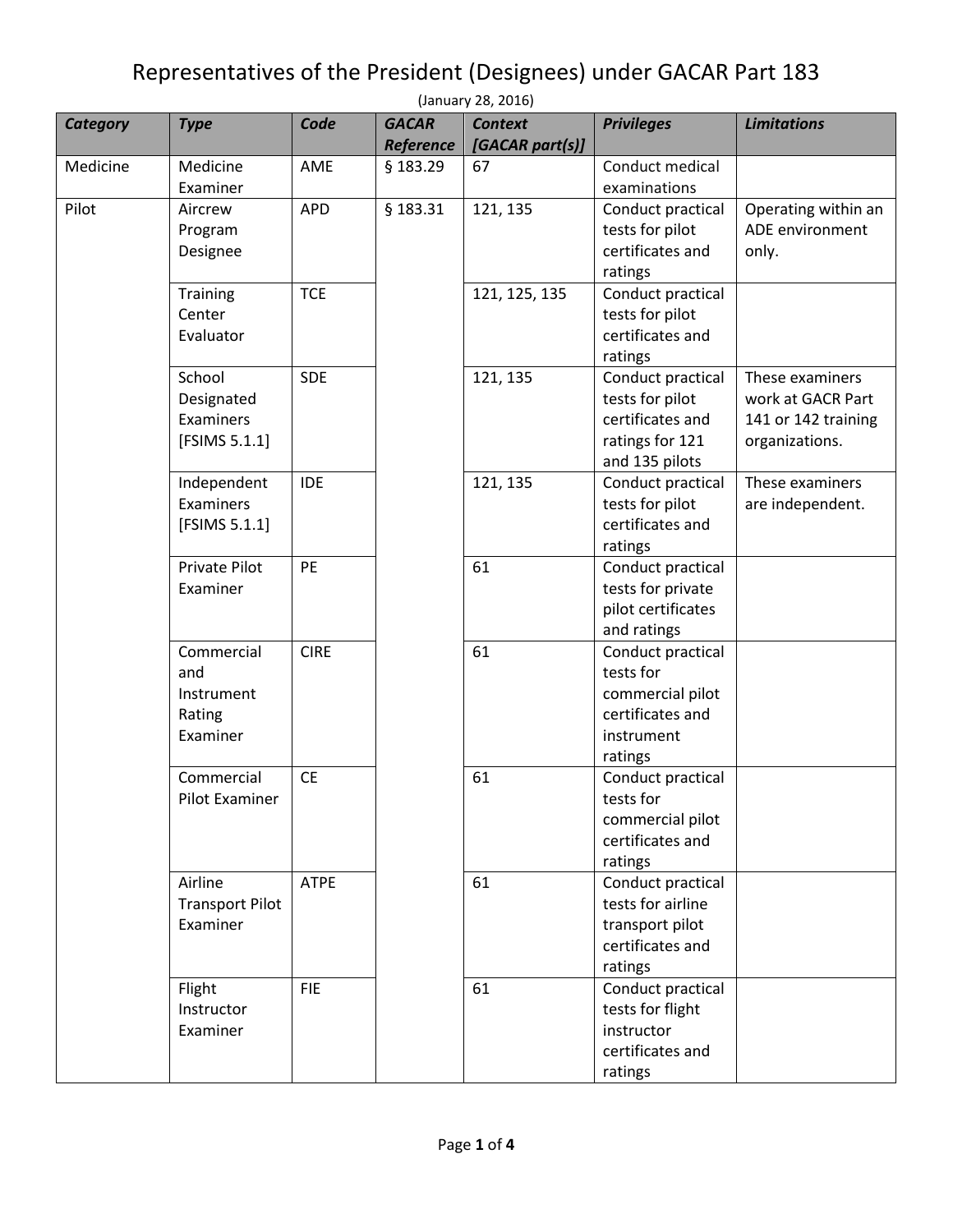| Category             | <b>Type</b>                                                                        | Code         | <b>GACAR</b><br><b>Reference</b> | <b>Context</b><br>[GACAR part(s)] | <b>Privileges</b>                                                                                                                                                                                                       | <b>Limitations</b>                                            |
|----------------------|------------------------------------------------------------------------------------|--------------|----------------------------------|-----------------------------------|-------------------------------------------------------------------------------------------------------------------------------------------------------------------------------------------------------------------------|---------------------------------------------------------------|
|                      | <b>Sport Pilot</b><br>Examiner                                                     | <b>SPE</b>   |                                  | 61                                | Conduct practical<br>tests for sport<br>pilot certificates<br>and ratings                                                                                                                                               |                                                               |
|                      | <b>Sport Pilot</b><br>Flight<br>Instructor<br>Examiner                             | <b>SFIE</b>  |                                  | 61                                | Conduct practical<br>tests for sport<br>pilot certificates<br>and ratings                                                                                                                                               |                                                               |
|                      | Pilot<br>Proficiency<br>Examiner                                                   | PPE          |                                  | 91                                | Conduct the PIC<br>proficiency<br>checks required<br>by § 61.58 for<br>airmen who act<br>as PIC of aircraft<br>that require two<br>or more pilots<br>and are operated<br>under other than<br>parts 121, 125, or<br>135. | A PPE may not<br>conduct<br>certification<br>practical tests. |
| Cabin Crew<br>Member | Cabin Crew<br>Member<br>Examiner                                                   | <b>DCCME</b> | § 183.33                         | 65                                | Conduct practical<br>tests for CCM<br>certificates and<br>ratings                                                                                                                                                       |                                                               |
| Technical            | Mechanic<br>Examiner                                                               | <b>DME</b>   | § 183.35                         | 66                                | Conduct practical<br>tests for<br>mechanic<br>certificates and<br>ratings                                                                                                                                               |                                                               |
|                      | <b>Air Traffic</b><br>Controller<br>Examiner                                       | <b>DATCE</b> |                                  | 64                                | Conduct practical<br>tests for ATCO<br>certificates,<br>ratings and unit<br>endorsements                                                                                                                                |                                                               |
|                      | <b>Flight Engineer</b><br>Examiner                                                 | <b>DFEE</b>  |                                  | 121                               | Conduct practical<br>tests for FE<br>certificates and<br>ratings                                                                                                                                                        | Operating within an<br>ADE environment<br>only.               |
|                      | Dispatcher<br>Examiner                                                             | <b>DADE</b>  |                                  | 65                                | Conduct practical<br>tests for<br>dispatcher<br>certificates                                                                                                                                                            |                                                               |
| Engineering          | Structures<br>Powerplant<br>Systems &<br>Equipment<br>Radio<br>Engine<br>Propeller | <b>DER</b>   | § 183.37                         | 21                                | Conduct design<br>reviews and Issue<br>Statements of<br>Compliance with<br>Airworthiness<br>Codes                                                                                                                       |                                                               |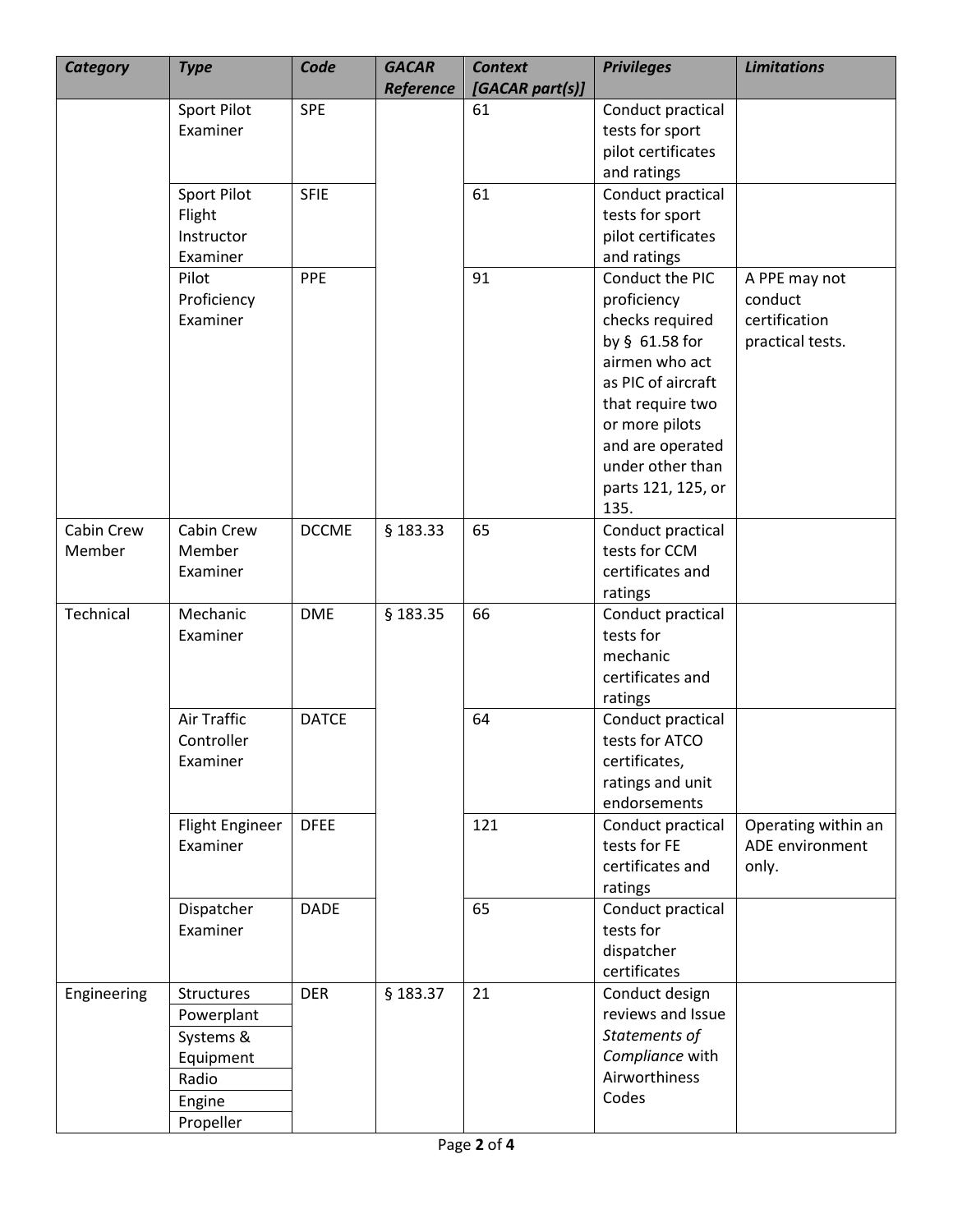| <b>Category</b> | <b>Type</b>                                           | Code       | <b>GACAR</b><br>Reference | <b>Context</b><br>[GACAR part(s)] | <b>Privileges</b>                                                                                                                                                               | <b>Limitations</b>                                                                                                                                                                                                                                                                                                                                                                                                     |
|-----------------|-------------------------------------------------------|------------|---------------------------|-----------------------------------|---------------------------------------------------------------------------------------------------------------------------------------------------------------------------------|------------------------------------------------------------------------------------------------------------------------------------------------------------------------------------------------------------------------------------------------------------------------------------------------------------------------------------------------------------------------------------------------------------------------|
|                 | <b>Flight Analysts</b><br><b>Flight Test</b><br>Pilot |            |                           |                                   |                                                                                                                                                                                 |                                                                                                                                                                                                                                                                                                                                                                                                                        |
|                 | Acoustical                                            |            |                           |                                   | Conduct design<br>reviews and Issue<br>Statements of<br>Compliance with<br>noise<br>requirements in<br><b>GACAR Part 36</b>                                                     |                                                                                                                                                                                                                                                                                                                                                                                                                        |
| Airworthiness   | Manufacturing                                         | DAR-M      | § 183.39                  | 21                                | Conduct<br>conformity<br>inspections<br>associated with<br>type certification<br>activities and<br>issue Statements<br>of Conformity                                            |                                                                                                                                                                                                                                                                                                                                                                                                                        |
|                 | Maintenance                                           | DAR-T      |                           |                                   | Conduct records<br>reviews<br>associated with<br>airworthiness<br>certification<br>activities and<br>issue Statements<br>of Compliance.                                         |                                                                                                                                                                                                                                                                                                                                                                                                                        |
| Airspace        | Obstacle<br>Assessor                                  | <b>DOA</b> | § 183.41                  | 77                                | Conduct obstacle<br>assessments and<br>make<br>determinations<br>whether or not a<br>proposed<br>obstacle will<br>infringe a<br>published<br>obstacle<br>limitation<br>surface. | Where it is<br>determined that a<br>proposed obstacle<br>will not infringe a<br>published obstacle<br>limitation surface,<br>the DOA may make<br>a Determination of<br>No Hazard to Air<br>Navigation. Where<br>it is determined that<br>a proposed obstacle<br>will infringe a<br>published obstacle<br>limitation surface,<br>the DOA must<br>forward the<br>proposal to the<br>President for<br>further assessment. |